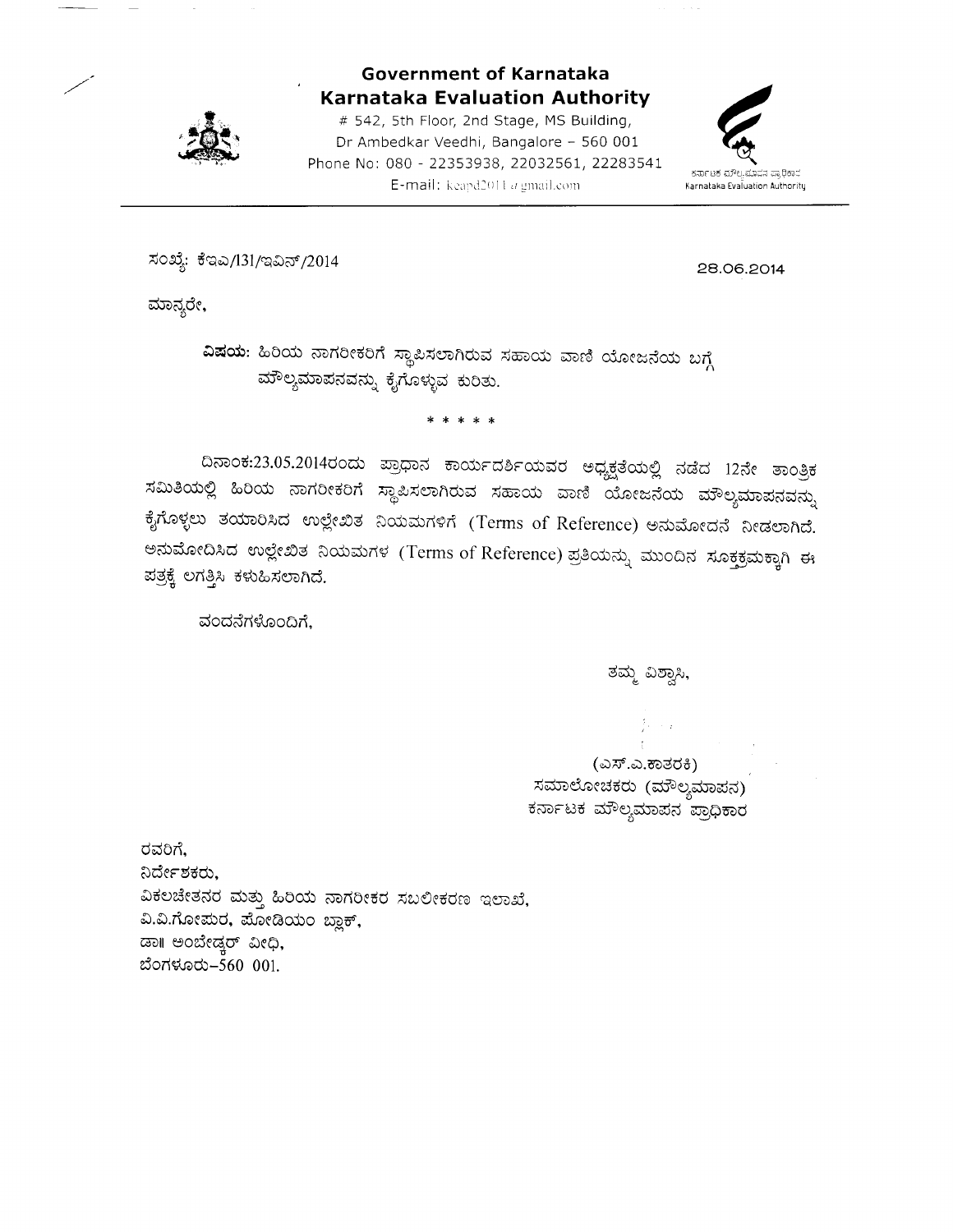# Approved Terms of Reference for the External Evaluation of the Impact Assessment of "Help Line for Senior Citizens"

### 1. Title of the studv:

The title of the study is "lmpact Assessment of Help Line for Senior Citizens" scheme of Department for the Empowerment of Differently abled and Senior Citizens.

### 2. Department/Agency Implementing the Scheme/Programme:

The department for the Empowerment of Differently abled and Senior Citizens, Karnataka.

### 3. Background Information:

The United Nations has declared the year 1999-2000 as "The International Years of Older Persons" and it has also indicated that India will have 199 million persons of over 60 year and by the year 2020.In pursuance of this, Government of India has formulated the National Policy for Older Persons.

As per 2011 census in Karnataka about 7.72% of the total population is over 60 years. The improved life span is due to thc health care and other forward and backward linkages extended by the Govt. of Karnataka to the common man. The Karnataka State Policy for Senior Citizens has been evolved with the motto to ensure better quality of life to its Senior Citizens as enshrined undcr Article 41of the constitution of India.

As mentioned in the State Policy, Protection of life and property is the state responsibility for which voluntary organization and association of older persons will be assisted to provide protective services and help to senior citizens through helpline services, legal aid and other measures.

In accordance with the State Policy for Senior Citizens Government of Karnataka Launched "HELP LINE FOR SENIOR CITIZENS" in the year 2004 05 through Department for the Empowerment of Differently abled and Senior Citizens.

#### The following special services are envisaged through helpline:

- Rendering all possible timely support to elders in distress
- Providing protection to elders, who are deprived of physical needs and physically abused.
- Special care and priority by police force.
- $\bullet$  To initiate immediate steps when elders are financially exploited by cheaters like chit funds.
- Providing free legal advice to senior citizens through constitution of legal cell.
- The elder's problems to be analyzed and same to be mitigated and proper a remedial measures and counseling.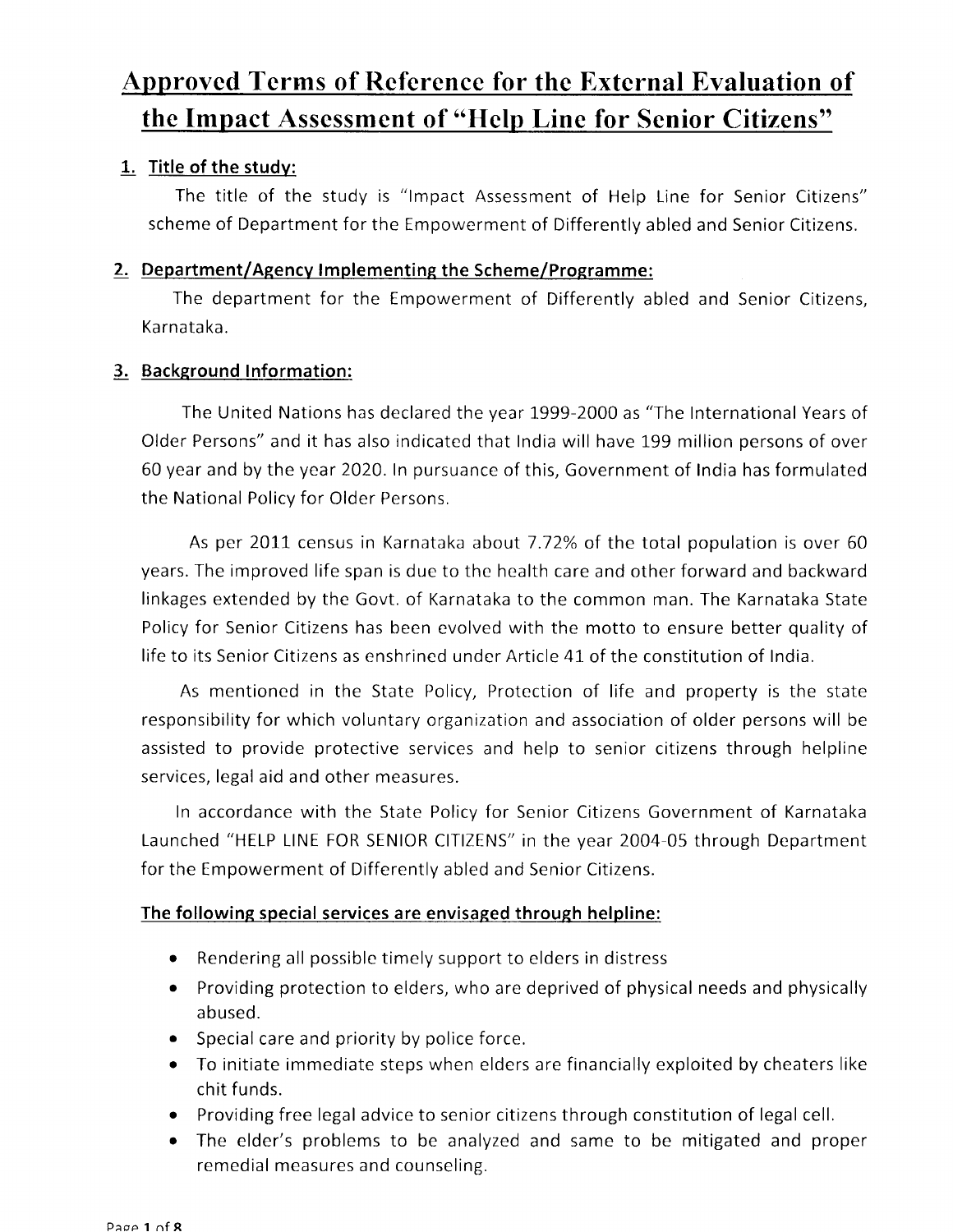- Elders with depressed mental health and mental illness due to harassment neglected created and threatened to be treated with proper medical care and counseling.
- o proper sensitization to the elders as well as their family members to be arranged for all needy families.

Helpline centers are run 24x7 by experienced Non Governmental Organizations with the aid and assistance of the State Government. These help lines are as far as possible to be located in the office of the Superintendent of Police in each District. As of today 14 help line centers are functioning in different parts of the state (Details enclosed in Annexure-1). Each center is headed by One Project Co-coordinator, Three Counselors and One attender cum sweeper. The scheme aims at deputation of Police (One Male and One Female) from Police Department. The centers are also equipped with Two Telephones (one with 1090 Toll free Number and another one is for office usage).

The activities of the Help line are being supervised by a coordination committee under the chairmanship of Commissioner/Superintendent of Police. The Deputy Director of Women and Child Development, District Disabled Welfare Officer, and the NGO representative are the members of the Committee.

### 4. Evaluation Scope, purpose and objective:

The scheme is applicable for 14 districts where the help lines are functioning. lt is funded by Government of Karnataka. Senior Citizens help lines are managed by Selected NGOs. The expenditure on the scheme in last 5 years is as follows:

| Year    | Expenditure |
|---------|-------------|
| 2009-10 | 45,76,800   |
| 2010-11 | 43,98,200   |
| 2011-12 | 72,50,000   |
| 2012-13 | 49,81,538   |
| 2013-14 | 58,78,967   |

The Scheme has been going on for more than 10 years, As per the Government order NO.WCD/265/SJD/2004 dtd:27-11-2004 financial assistance is given to NGO up to <sup>5</sup>years. In subsequent years NGO has to meet the expenditure from their own sources. But in case of these NGOs running helpline on completion of 5 years, continuation order has been given every year on the basis of request submitted by the NGOs with due government order, in the interest of NGO and Senior Citizens.

ln the budget speech dated:12-07-2013 Hon'ble Chief Minister of Karnataka has announced to enhance the grants given to NGOs from Rs.3.60 lakhs to Rs.7.15 Lakhs per annum and also extension of setting up of new help lines in the remaining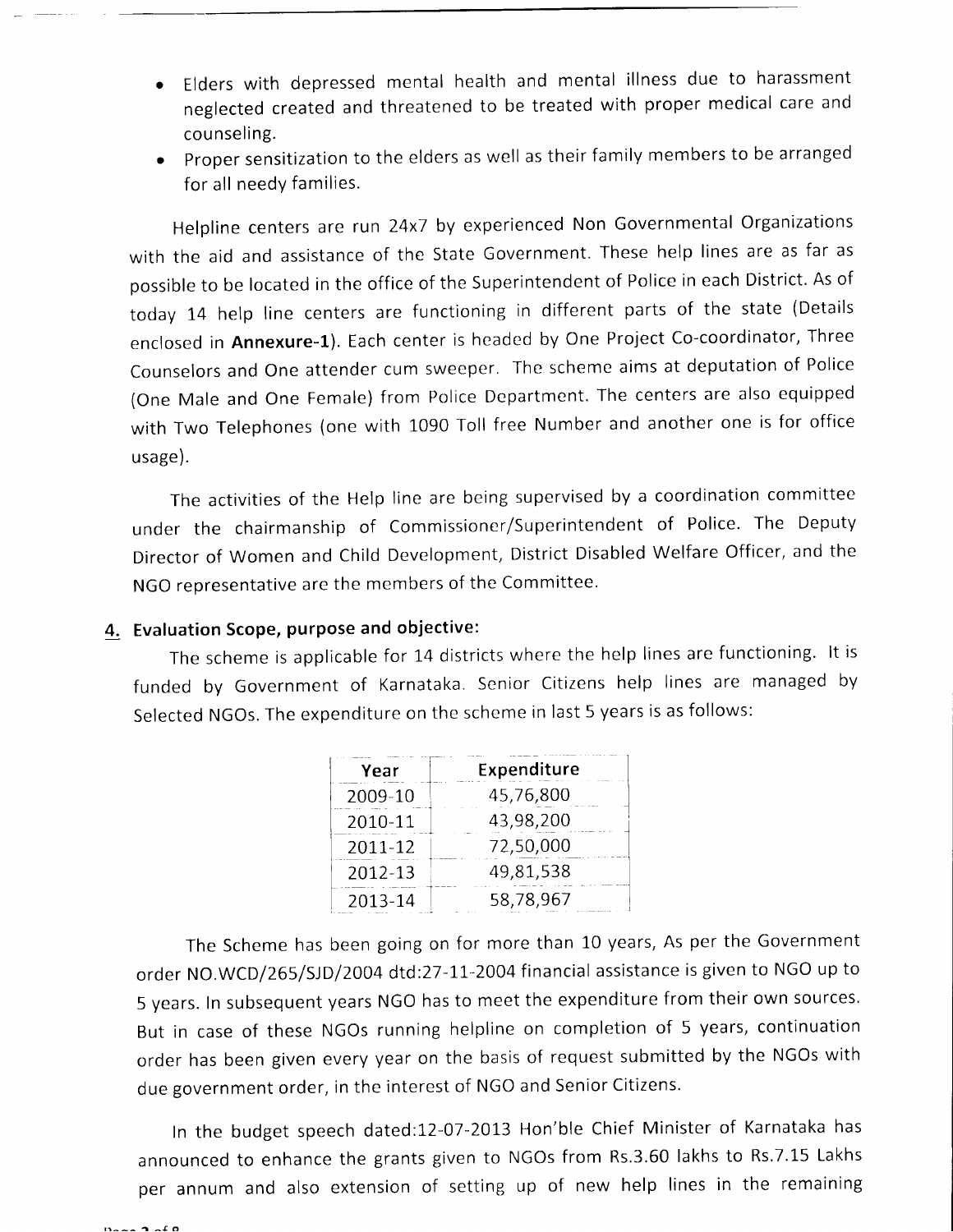unrepresented 16 districts of the state. Hence, the State Government intends to evaluate effectiveness of the scheme and bring in further reforms, so that all senior citizens can be benefitted and for providing qualitative service through these help lines. Also, the department wishes to have hands on information on whether the objectives of the state policy is fulfilled and achieved or not? The government can plan reforms for the scheme, if required.

### 5. Evaluation Questions:

- 1. Are the help lines functioning as per the guidelines given in G.O no. ಮಮಇ 270 PHP dated: 28.08.2013? Are they working 24x7?
- 2. Whether the help lines are situated in the premises of Police Commissioner/ Superintendent of Police office as prescribed in G.O no. ಮಮಇ 270 PHP dated: 28.08.2013? lf not, where is it located and its address?
	- a) What is the staff strength at the helpline (other than Police personnel)? What are their names, qualifications and experience? Since how long are they working in the helpline? ls attrition an issue with the helpline? lf yes, what is the average tenure a person has? What is the cause of attrition and can it be improved?
	- b) What is the remuneration and other benefits provided to the staff employed at the helpline? (Post wise remuneration may be given)
- 3. Whether staff appointed in help line are qualified as per the scheme guidelines G.O no. ಮಮಇ 270 PHP dated: 28.08.2013? If not, details of staff qualification be provided in the staff list.
- 4. Whether Police staff (One woman and one man) are deputed to the helpline centre?
- 5. Whether the supervision committee meets as described in G.O no. ಮಮಇ 27೦ PHP dated: 28.08.2013 regularly to supervise functioning of the helpline?
- 6. When has the Supervision Committee described in G.O no. ಮಮಇ 270 PHP dated: 28.08.2013 met since the starting of the helpline centre? What are the main decisions taken in the meetings there in?
- Whether the NGO has procured 1090 toll free Telephone? ls it working? Whether 7. all the Phone calls received through this telephone (lnformation/complaints) are recorded from all over the district? How many complaints are received from this phone?
- 8. Is the NGO receiving calls from senior citizens through some other telephone or other than 1090 or without the government grant? lf so, are they been recorded? How many such cases are recorded?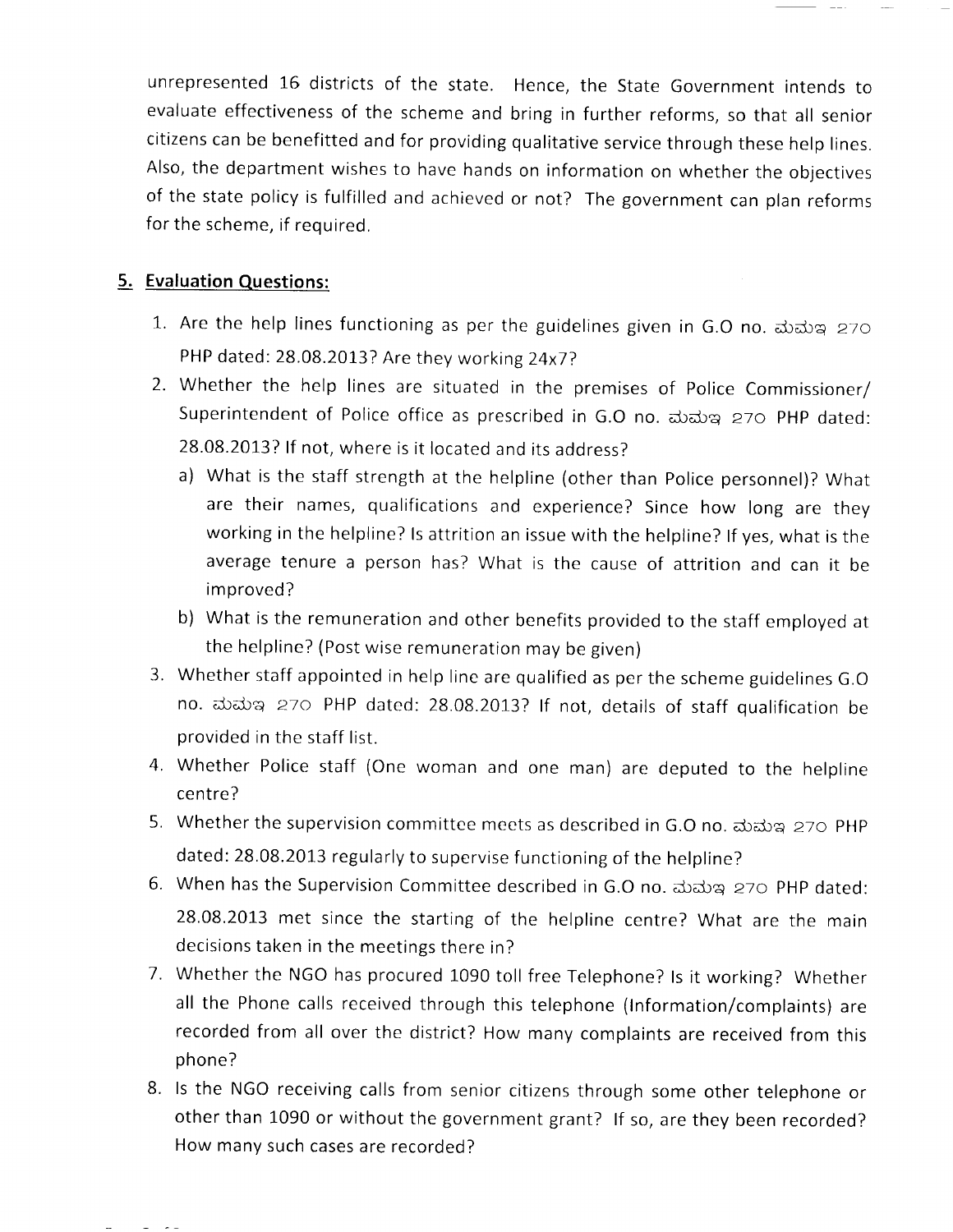- 9. The Number of complaints received, mode of receipt and procedure to be record. In the last five years? Whether this is in format prescribed for doing so?
- 10. Please document the classification of type of complaint received the times when are received more. ls they a pattern in this?
- 11. Whether maintenance of records-call register, complaint receipt register, individual case files is being done as per prescribed formats?
- l2.Whether NGO is hiring service of Legal personnel to give free legal advice? Who is he/she? What are his/her qualifications or experience?
- 13.The number and of cases resolved successfully, mode of solving the cases and records maintained for the same.
- 14.Whether medical facilities are provided in the helpline as per guidelines? How cases have been there till date?
- 15.Whether publicity Campaign is being taken up by the NGO at regular intervals regarding - helpline, awareness about maintenance of Senior Citizens Act 2007 and other senior citizen schemes implemented by the department? lf yes, what are these? Are they sufficient?
- 16.What is the type of networking by the NGO with other NGOs and with different line departments like, health, Police, Revenue, WCD, Urban development and RDPR etc?
- 17. Whether proper books of Accounts are maintained?
- 18. Please document the social and financial category of Senior Citizens approaching the helpline.
- 19.ls the NGO submitting monthly/yearly progress report to district/Head office regularly?
- 20.Have any cases been booked under the Maintenance of Senior Citizens Act 2007 in the Asst Commissioners office by the assistance of Help line? lf so, details of such cases.
- 21. Please document some interesting/outstanding case studies dealt by the helpline? They may be of great success or even disappointing ones. In how many cases has the helpline provided maintenance amount to senior citizens?
- 22.Please, and through personal interview of persons who have contacted the helpline elicit the perception of stake holder about the functioning of the helpline. According to them, what all can be done to make the help lines better?
- 23. Are help lines located in the premise of the offices of PC/SPs more effective or better working than those not located is such premises?
- 24. Whether the grants in aid made to NGOs to run and manage the help lines is sufficient? It not, what should be grant-in-aid?
- 25.What are the differences in the number and nature of complaints received districtwise?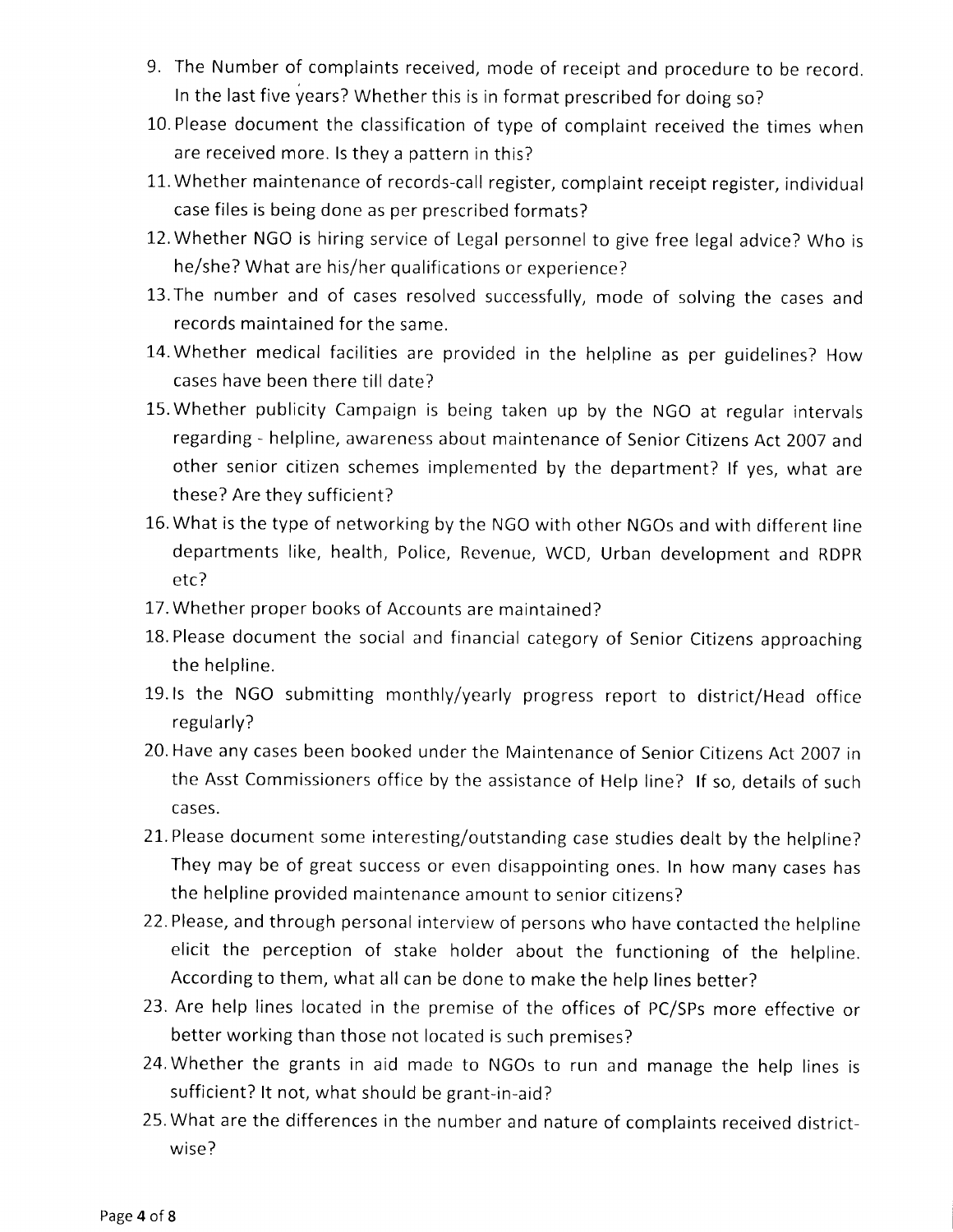- 26, Based upon the nature of complaints received in all help lines evaluated, what are the five most important (in decreasing order of importance) issues of senior citizens that take them to the helpline? Of these, which case be addressed by the State and how?
- 27. What are the suggestions to make the help lines more effective and efficient?

#### 6. Evaluation Methodolosv :

All the existing 14 helpline and their functioning in the last 5 years has to be assessed thoroughly using the objective set out in the scheme guidelines(Scheme guidelines Enclosed in Annexure-2). Short term and long term relief provided to the victims should be evaluated for at least 20% of the cases using case tracking method. Personal Interviews should be conducted with the past and present beneficiaries of and Focused Group Discussions (FGD) and personal interviews of Police personnel, NGOs support staff, social worker, councilor, legal councils and officers of various departments concerned. At least 10% of the cases which have been rehabilitated should be evaluated for self reliance of the victims.

### 7. Deliverables and time schedule:

Department for the Empowerment of Differently Abled and Senior Citizens will provide the required information and data to the prospective applicants. Successfu Consultant is expected to adhere to the following timelines and deliverables:

- 1. Work plan submission  $1.5$  days after signing the agreement.
- 2. Field Data Collection 2011 : One month from date of work plan approval.
- 3. Draft report Submission  $\therefore$  One month after field data collection.
- 4. Final Report Submission (a) 15 days from approval of draft report.
- 5. Total duration  $\therefore$  3 months.
- Thus excluding the time taken for approval, the evaluation study should be completed in 3 months time.

#### 8. Cost and schedule of budget releases:

Output based budget release will be as follows-

- a. The first installment of Consultation fee amounting to 30% of the total fee shall be payable as advance to the Consultant after the approval of the inception report, but only on execution of a bank guarantee of a scheduled nationalized bank valid for <sup>a</sup> period of at least 12 months from the date of issuance of advance.
- b. The second installment of Consultation fee amounting to 50% of the total fee shall be payable to the Consultant after the approval of the Draft report.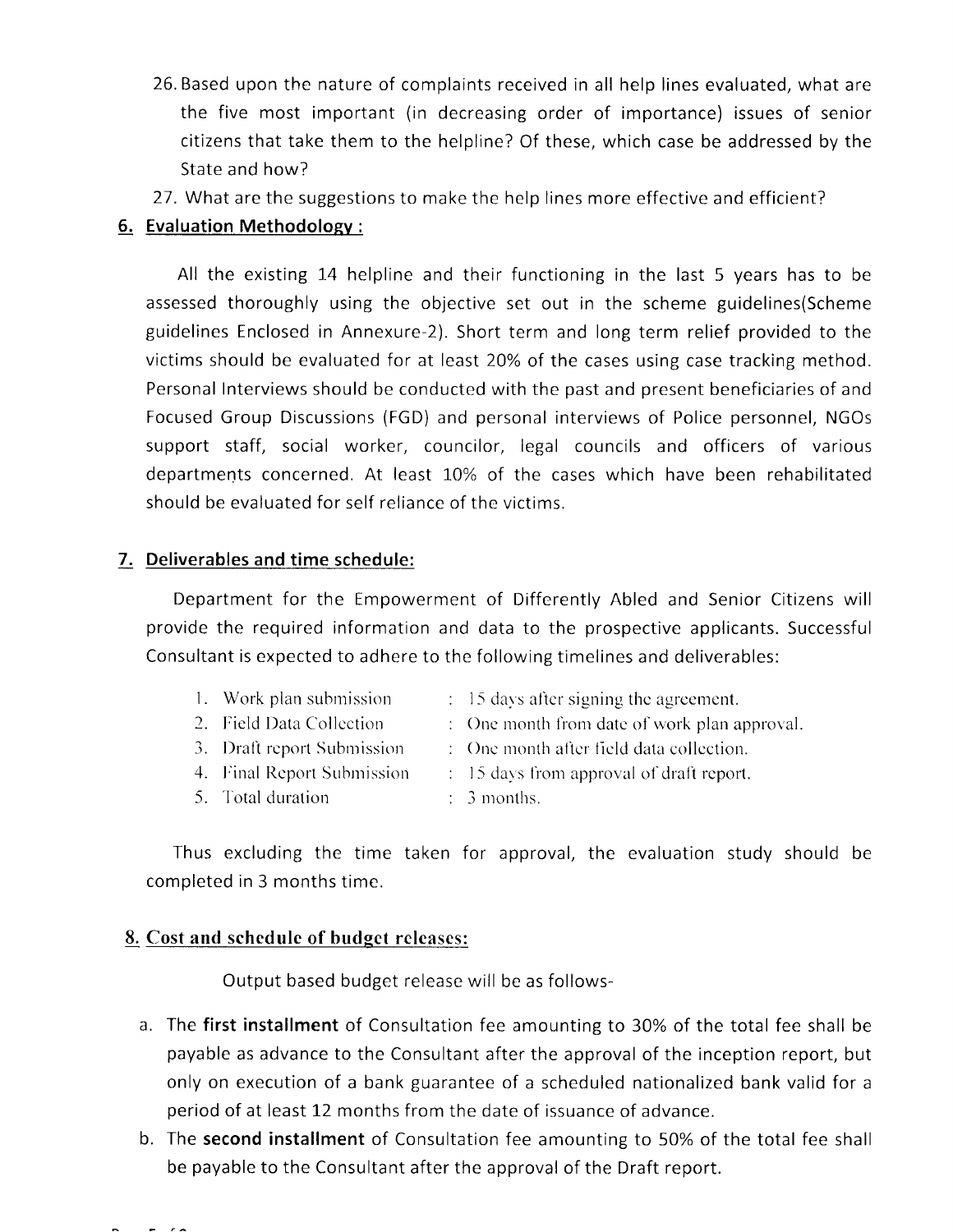c. The third and final installment of Consultation fee amounting to 20% of the total fee shall be payable to the Consultant after the receipt of the hard and soft copies of the final report in such format and number as prescribed in the agreement, along with all original documents containing primary and secondary data, processed data outputs, study report and soft copies of all literature used to the final report.

Taxes will be deducted from each payment as per rates in force. In addition, the evaluating Agency is expected to pay services tax at their end.

# 9. Qualifications of the consultants and method of selection:

Consultants should have and provide details of evaluation team members having Qualifications/capability as below-

- i. One Social Scientist/Statistician,
- ii. At least one post graduate in social work/sociology having experience in conducting such studies.
- iii. Research Assistants

## And in such numbers that the evaluation is completed within the scheduled time prescribed by the ToR.

### Consultants not having these number and kind of personnel will not be considered as competent for evaluation.

### 10. Providing oversight:

Karnataka Evaluation Authority will provide the oversight for the study. All technical aspects of the study are subject to their approval.

### 11. Qualities Expected from the Evaluation Report

The evaluation report and its findings must demonstrate highest professional standards on par with national and international studies.

The following are the points, only inclusive and not exhaustive, which need to be mandatorily followed in the preparation of evaluation report:-

- 1. By the very look of the evaluation report it should be evident that the study is that of Karnataka Evaluation Authority of Government of Karnataka which has been done by the Consultant. lt should not intend to convey that the study was the initiative and work of the Consultant, merely financed by the Karnataka Evaluation Authority and Government of Karnataka.
- 2. The Terms of Reference (ToR) of the study should from the first Appendix or Addenda of the report.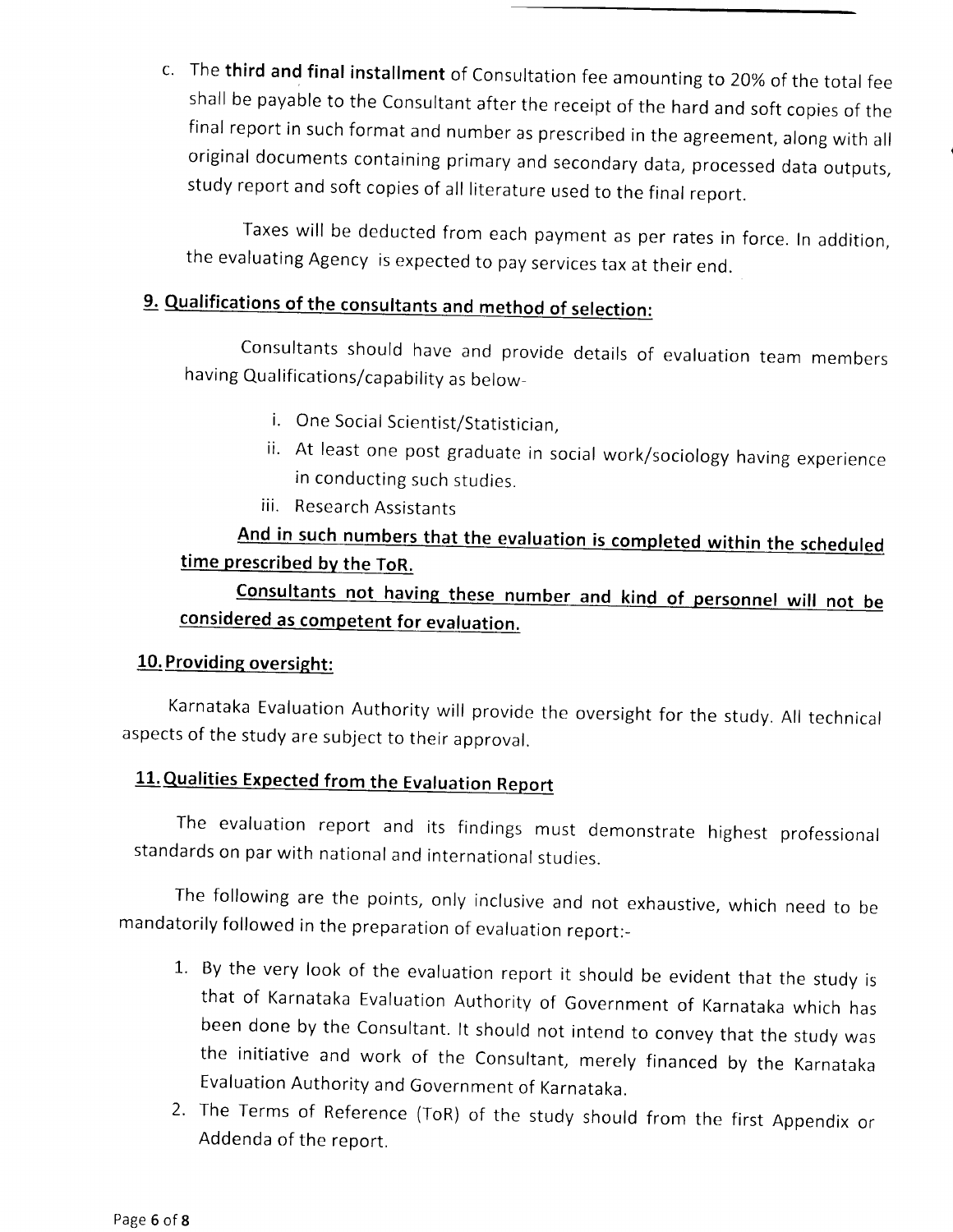- The results should first correspond to the ToR. In the results chapter, each 3. question of the ToR should be answered, and if possible, put up in a match the pair's kind of table, or equivalent. lt is only after all questions framed in the ToR that is answered, that results over and above these be detailed.
- 4. In the matter of recommendations, the number of recommendations is no measure of the quality of evaluation. Evaluation has to be done with a purpose to be practicable to implement the recommendations. The practicable recommendations should not be lost in the population maze of general recommendations. lt is desirable to make recommendations in the reporr as follows:-

### (A) Short Term practicable recommendations

These may not be more than five in number. These should be such that it can be acted upon without major policy changes.

## (B) Recommendations requiring change in/of policy

These are those which will need lot of time, resources and procedure to implement or those which intend to drastically modifv the scheme.

### 12. Contact person for further details:

Any further information on the proposed study can be obtained from Smt. Usha R. Patwari, Joint Director, Department for the Empowerment of Differently Abled and Senior Citizens, V.V. Tower, Podium Block, Ambedkar Veedhi, Bangalore-560001, Ph:080-22866066/22866046. Email: dirdwdscka@gmail.com and dir-dwdsc-ka@nic.in

The entire process of evaluation shall be subject to and conform to the letter and spirit of the contents of the government of Karnataka order no. pD/8/EVN(2)/2011 dated 11<sup>th</sup> July 2011 and orders made there under.

### This ToR received the approval of the Technical Committee of the KEA in its  $12^{th}$  meeting held on  $23^{rd}$   $\hat{f}$  une 2014.

Chief Evaluation Of Karnataka Evaluation Authority